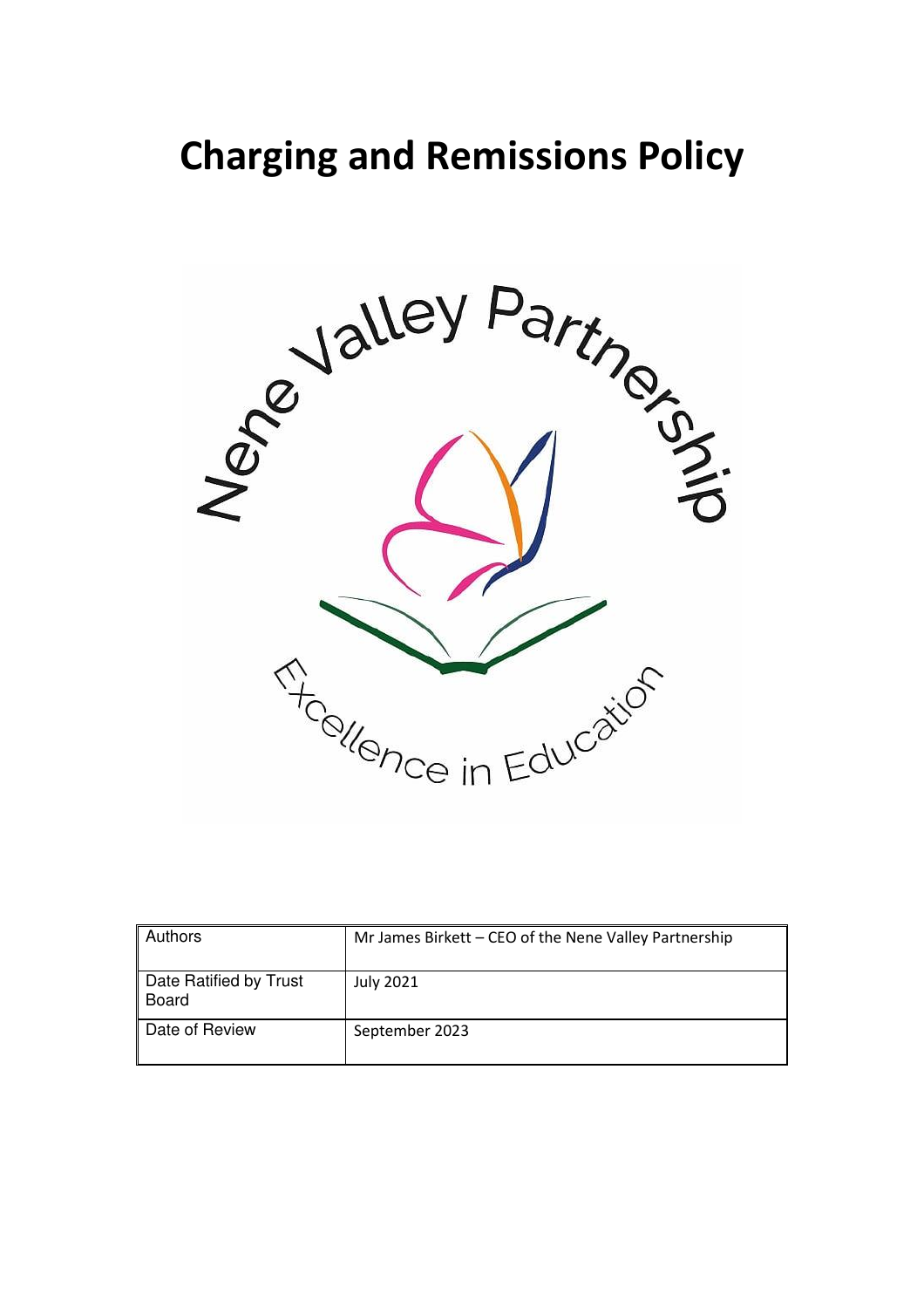#### **Contents**

# <span id="page-1-0"></span>**1. Aims**

The Nene Valley Partnership and all of our schools aim to:

- Have robust, clear processes in place for charging and remissions
- Clearly set out the types of activity that can be charged for and when charges will be made

This policy is based on advice from the Department for Education (DfE) o[n charging for school activities](https://www.gov.uk/government/publications/charging-for-school-activities) and [the Education Act 1996,](http://www.legislation.gov.uk/ukpga/1996/56/part/VI/chapter/III) sections 449-462 which set out the law on charging for school activities in England. Academies are required to comply with this Act through their funding agreements.

This policy complies with our funding agreement and articles of association.

## <span id="page-1-1"></span>**2. Definitions**

- **Charge**: a fee payable for specifically defined activities
- **Remission**: the cancellation of a charge which would normally be payable

## <span id="page-1-2"></span>**3. Roles and responsibilities**

## **3.1 The Board of Trustees**

The Board of Trustees has responsibility for writing and approving this policy.

### **3.2 The governing board**

The governing board has overall responsibility for monitoring the implementation of this policy.

### **3.3 Headteachers**

The headteacher is responsible for ensuring staff are familiar with the charging and remissions policy, and that it is being applied consistently.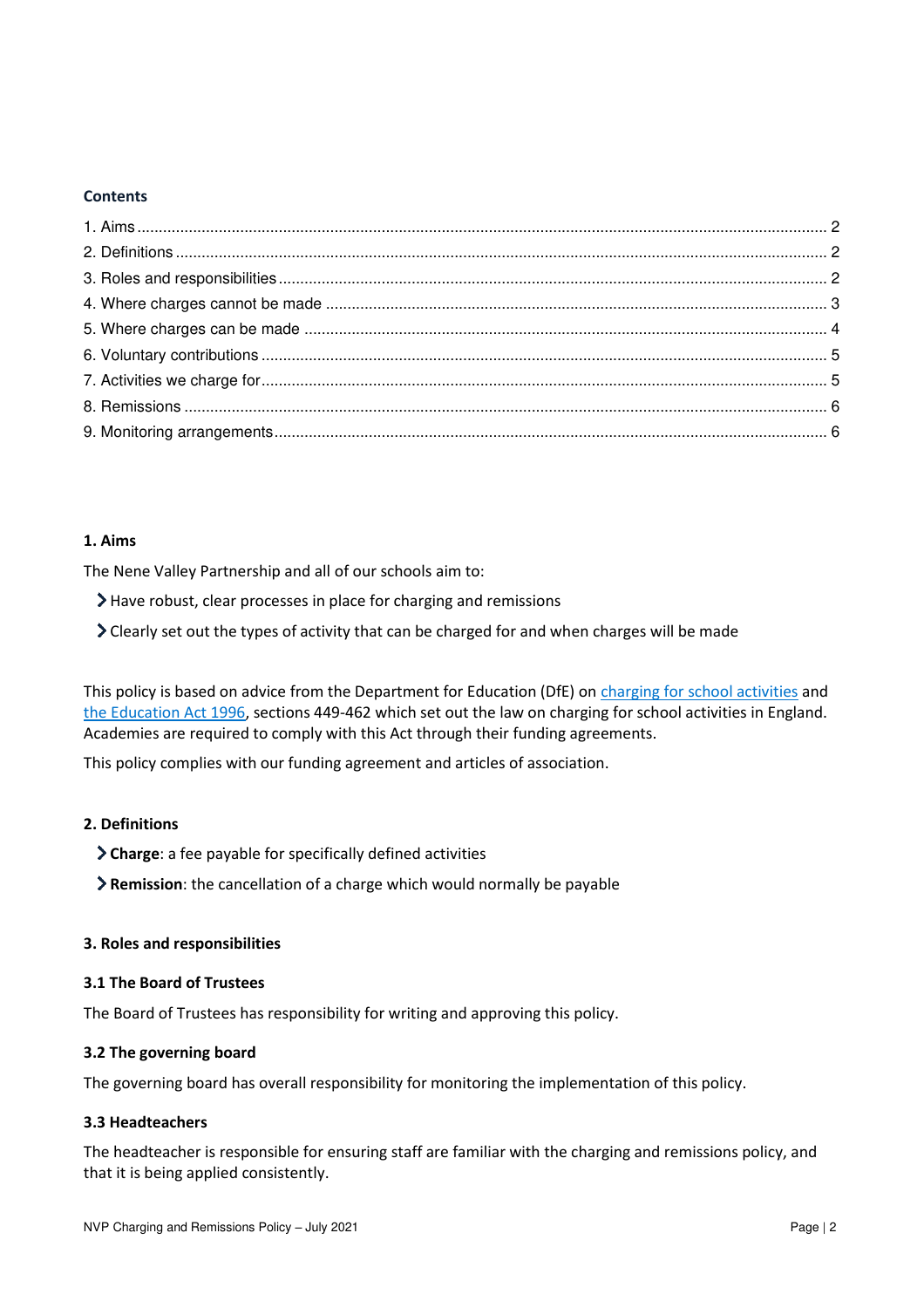# **3.4 Staff**

Staff are responsible for:

- Implementing the charging and remissions policy consistently
- Notifying the headteacher of any specific circumstances which they are unsure about or where they are not certain if the policy applies

The school/Trust will provide staff with appropriate training in relation to this policy and its implementation.

# **3.5 Parents**

Parents are expected to notify staff or the headteacher of any concerns or queries regarding the charging and remissions policy.

### <span id="page-2-0"></span>**4. Where charges cannot be made**

Below we set out what we **cannot** charge for:

### **4.1 Education**

- > Admission applications
- Education provided during school hours (including the supply of any materials, books, instruments or other equipment)
- Education provided outside school hours if it is part of:
	- The national curriculum
	- A syllabus for a prescribed public examination that the pupil is being prepared for at the school
	- Religious education
- Instrumental or vocal tuition, for pupils learning individually or in groups, unless the tuition is provided at the request of the pupil's parent
- $\sum$  Entry for a prescribed public examination if the pupil has been prepared for it at the school
- $\sum$  Examination re-sit(s) if the pupil is being prepared for the re-sit(s) at the school

### **4.2 Transport**

- Transporting registered pupils to or from the school premises, where the local authority has a statutory obligation to provide transport.
- Transporting registered pupils to other premises where the governing board/Trust Board or local authority has arranged for pupils to be educated.
- Transport that enables a pupil to meet an examination requirement when he or she has been prepared for that examination at the school.
- Transport provided in connection with an educational visit.

### **4.3 Residential visits**

- Education provided on any visit that takes place during school hours
- Education provided on any visit that takes place outside school hours if it is part of:
	- The national curriculum
	- A syllabus for a prescribed public examination that the pupil is being prepared for at the school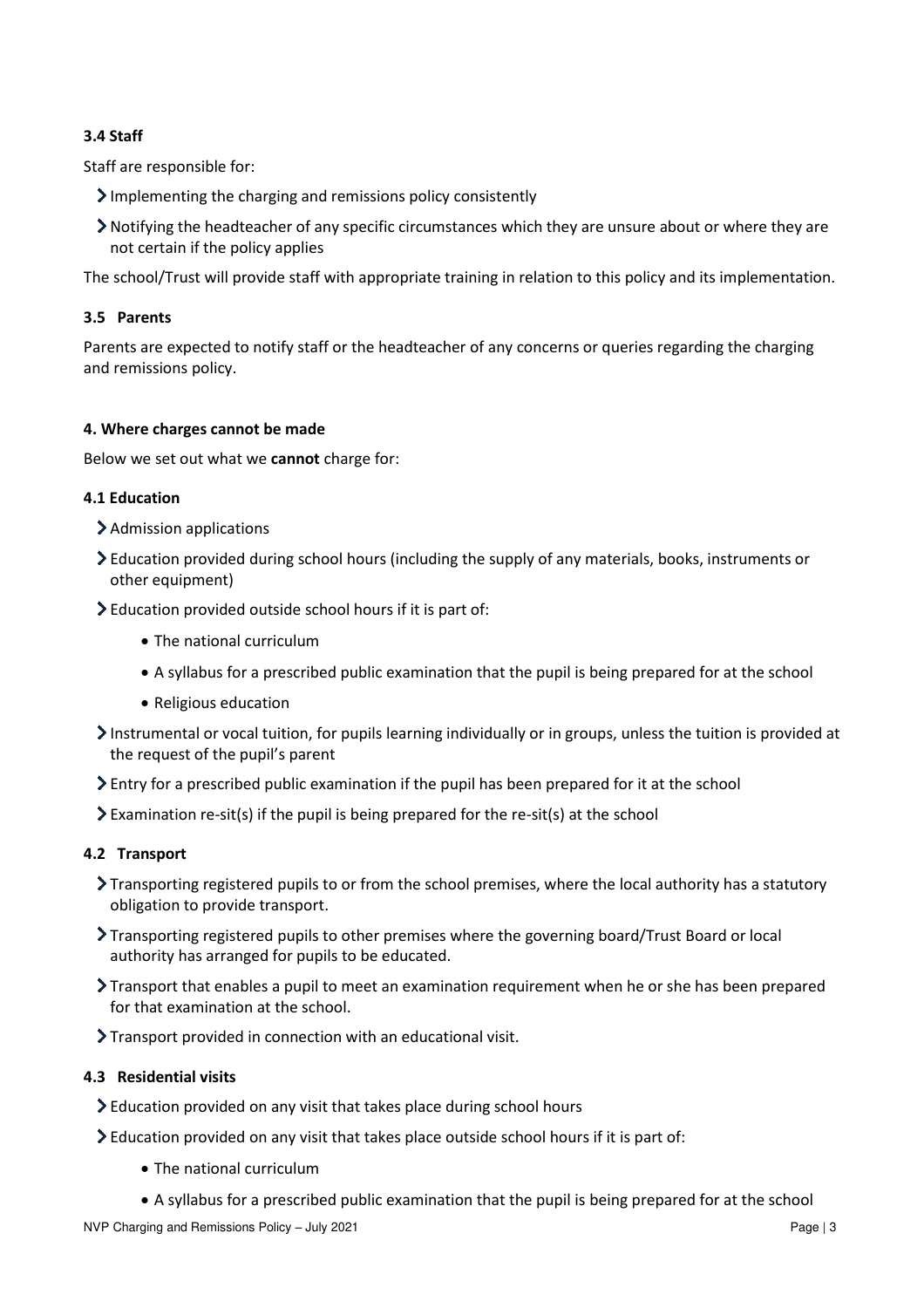- Religious education
- Supply teachers to cover for those teachers who are absent from school accompanying pupils on a residential visit

### <span id="page-3-0"></span>**5. Where charges can be made**

Below we set out what we **can** charge for:

## **5.1 Education**

- Any materials, books, instruments or equipment, where the child's parent wishes him or her to own them
- Optional extras (see section 5.2)
- Music and vocal tuition, in limited circumstances (see section 5.3)
- Early Years provision, in certain circumstances, where this is not funded by the Government Early Years Grant for parents
- Community facilities (See Lettings policy)
- Examination re-sit(s) if the pupil is being prepared for the re-sit(s) at the school **and** the pupil fails, without good reason, to meet any examination requirement for a syllabus

# **5.2 Optional extras**

We are able to charge for activities known as 'optional extras'. In these cases, schools can charge for providing materials, books, instruments or equipment. The following are optional extras:

Education provided outside of school time that is not part of:

- The national curriculum
- A syllabus for a prescribed public examination that the pupil is being prepared for at the school
- Religious education
- Examination entry fee(s) if the registered pupil has not been prepared for the examination(s) at the school
- Transport (other than transport that is required to take the pupil to school or to other premises where the local authority or governing board/Trust Board has arranged for the pupil to be provided with education)
- Board and lodging for a pupil on a residential visit
- Extended day services offered to pupils (such as breakfast clubs, after-school clubs, tea and supervised homework sessions)

When calculating the cost of optional extras, an amount may be included in relation to:

- Any materials, books, instruments or equipment provided in connection with the optional extra
- The cost of buildings and accommodation
- > Non-teaching staff
- Teaching staff engaged under contracts for services purely to provide an optional extra (including supply teachers engaged specifically to provide the optional extra)
- The cost, or an appropriate proportion of the costs, for teaching staff employed to provide tuition in playing a musical instrument, or vocal tuition, where the tuition is an optional extra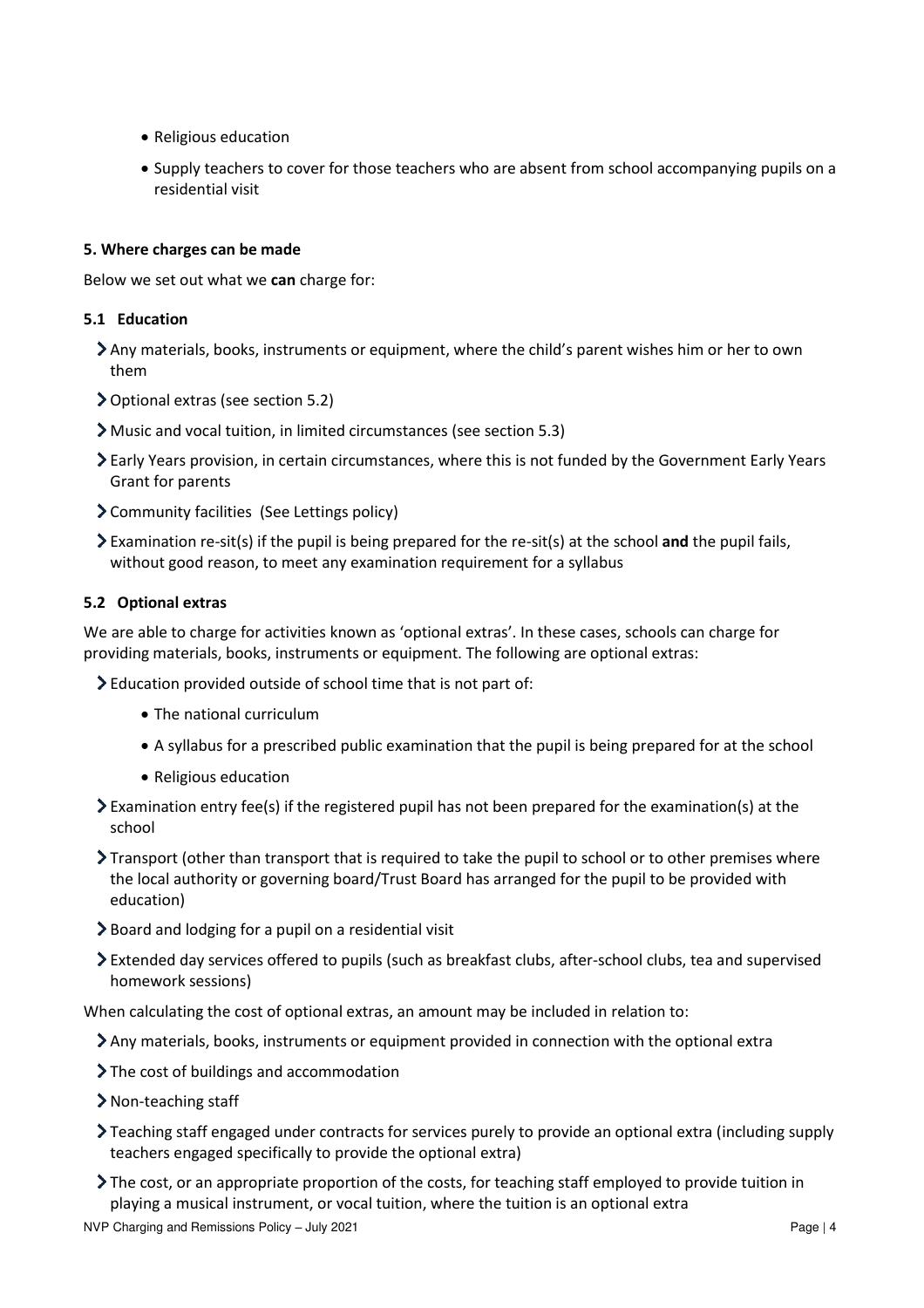Any charge made in respect of individual pupils will not be greater than the actual cost of providing the optional extra activity, divided equally by the number of pupils participating.

Any charge will not include an element of subsidy for any other pupils who wish to take part in the activity but whose parents are unwilling or unable to pay the full charge.

In cases where a small proportion of the activity takes place during school hours, the charge cannot include the cost of alternative provision for those pupils who do not wish to participate.

Parental agreement is necessary for the provision of an optional extra which is to be charged for.

#### **5.3 Music tuition**

Schools can charge for vocal or instrumental tuition provided either individually or to groups of pupils, provided that the tuition is provided at the request of the pupil's parent.

Charges may not exceed the cost of the provision, including the cost of the staff giving the tuition.

Charges cannot be made:

- $\blacktriangleright$  If the teaching is an essential part of the national curriculum
- If the teaching is provided under the first access to the Key Stage 2 instrumental and vocal tuition programme
- $\triangleright$  For a pupil who is looked after by a local authority

#### **5.4 Residential visits**

We can charge for board and lodging on residential visits, but the charge must not exceed the actual cost.

#### <span id="page-4-0"></span>**6. Voluntary contributions**

As an exception to the requirements set out in section 4 of this policy, the school is able to ask for voluntary contributions from parents to fund activities during school hours which would not otherwise be possible.

Some activities for which the school may ask parents for voluntary contributions include:

Theatre visits, either on or off site.

Certain sporting activities.

Some educational visits or opportunities which are not an essential part of the curriculum.

# **There is no obligation for parents to make any contribution, and no child will be excluded from an activity if their parents are unwilling or unable to pay**.

If the school is unable to raise enough funds for an activity or visit then it will be cancelled.

#### <span id="page-4-1"></span>**7. Activities we charge for**

Nene Valley Partnership schools will charge for the following activities:

Breakfast, and after-school childcare and clubs.

School lunches where not covered by the Universal Infant Free School Meal Grant

Bozeat Primary School Pre-School Lunch Club where this is not covered by the 30 hour Nursery Grant.

Optional Extra activities as described in section 5.

Residential visits (such as an annual ski trip).